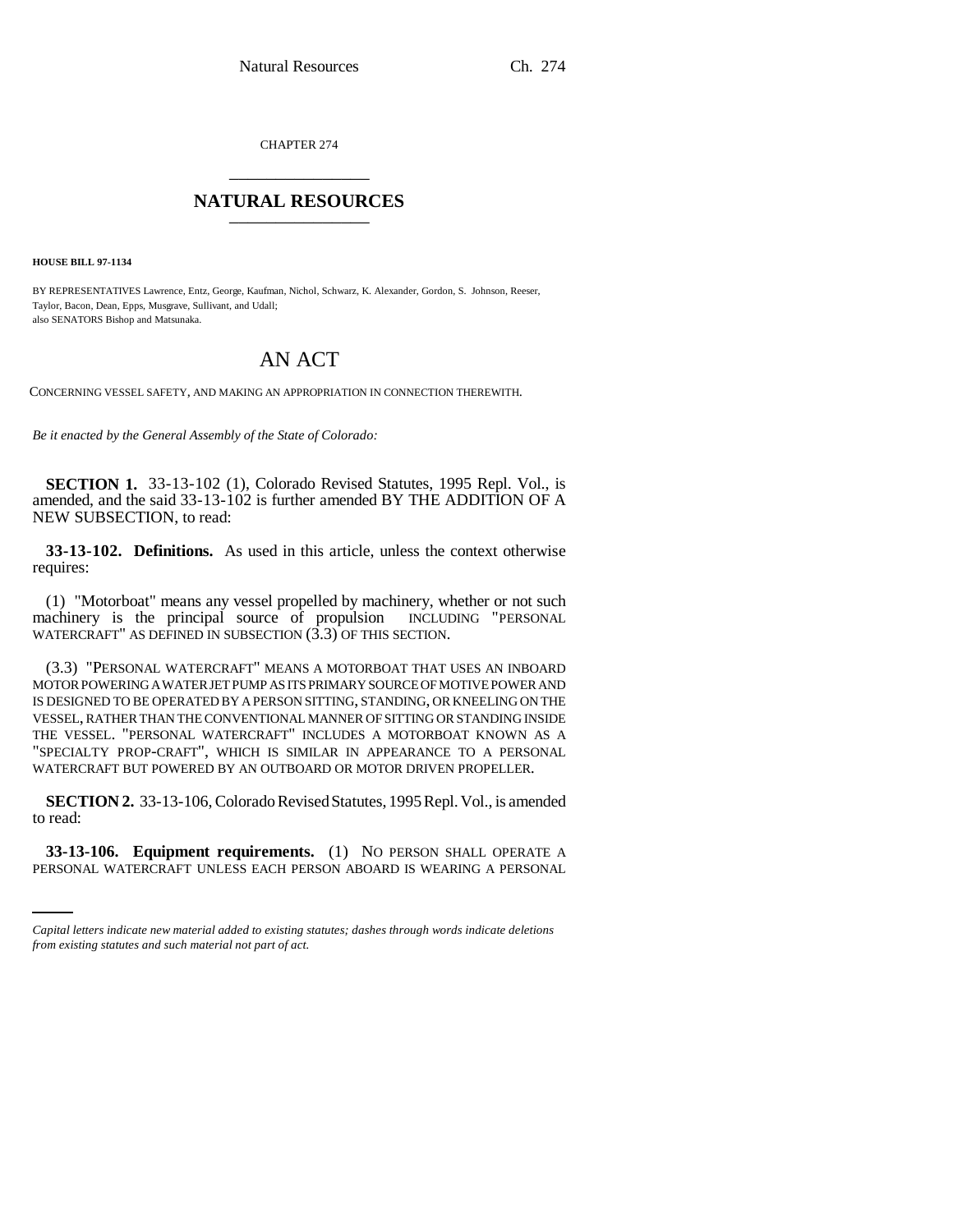FLOTATION DEVICE OF A TYPE APPROVED BY THE UNITED STATES COAST GUARD THAT IS IN A GOOD AND SERVICEABLE CONDITION.

(2) A PERSON OPERATING A PERSONAL WATERCRAFT EQUIPPED BY THE ORIGINAL MANUFACTURER WITH AN ENGINE CUTOFF SWITCH LANYARD SHALL ATTACH SUCH LANYARD TO HIS OR HER PERSON, CLOTHING, OR PERSONAL FLOTATION DEVICE, AS APPROPRIATE FOR THE SPECIFIC VESSEL.

 $(1)$  (3) Every vessel, OTHER THAN A PERSONAL WATERCRAFT, operated on the waters of this state shall at all times have aboard:

(a) One personal flotation device of a type approved by the commandant of the United States coast guard in good and serviceable condition and in a readily accessible place of storage for each person on board; except that sailboard operators may wear a wet suit, as defined by the board, in lieu of carrying a personal flotation device as required by this paragraph (a);

(b) When in operation during hours of darkness, a light sufficient to make the vessel's presence and location known to any and all other vessels within a reasonable distance;

(c) If not an entirely open vessel and if carrying or using any inflammable or toxic fluid in any enclosure for any purpose, an efficient natural or mechanical ventilation system which shall be capable of removing any resulting gases prior to and during the time such vessel is occupied by any person.

(d) (4) EVERY VESSEL OPERATED ON THE WATERS OF THIS STATE SHALL HAVE such additional equipment which THAT is designed to promote navigational safety and which THAT the board may find to be necessary or desirable for the safe operation of vessels upon the waters of this state.

 $(2)$  (5) Any person who violates subsection (1), (2), (3), OR (4) of this section is guilty of a class 2 petty offense and, upon conviction thereof, shall be punished by a fine of twenty-five FIFTY dollars.

 $\left(\frac{1}{2}\right)$  (6) The board may exempt vessels from the provisions of subsection (1), (2), (3), OR (4) of this section under certain conditions or upon certain waters.

**SECTION 3.** Article 13 of title 33, Colorado Revised Statutes, 1995 Repl. Vol., as amended, is amended BY THE ADDITION OF A NEW SECTION to read:

**33-13-107.1. Minimum age of motorboat operators - youth education.** (1) NO PERSON UNDER SIXTEEN YEARS OF AGE SHALL OPERATE A MOTORBOAT IN THIS STATE EXCEPT AS PROVIDED IN THIS SECTION.

(2) A PERSON FOURTEEN YEARS OF AGE OR OLDER WHO HAS NOT REACHED HIS OR HER SIXTEENTH BIRTHDAY MAY OPERATE A MOTORBOAT ONLY IF HE OR SHE:

(a) COMPLETES A BOATING SAFETY COURSE APPROVED BY THE DIVISION OF PARKS AND OUTDOOR RECREATION; AND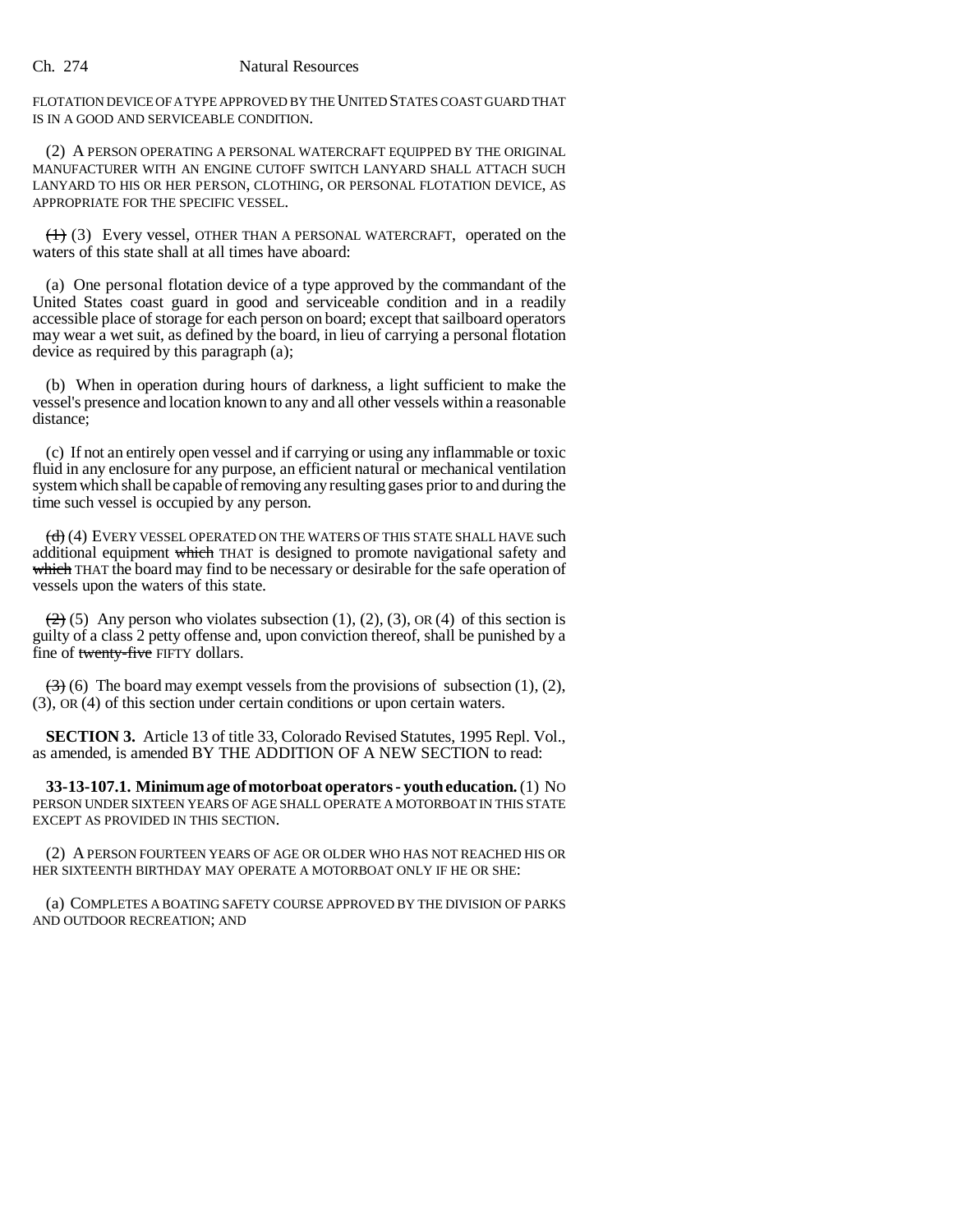(b) HAS A BOATING SAFETY CERTIFICATE ISSUED BY THE BOATING SAFETY COURSE PROVIDER IN HIS OR HER POSSESSION.

(3) NO PERSON SHALL PERMIT OR KNOWINGLY AUTHORIZE A MOTORBOAT TO BE OPERATED BY A PERSON UNDER SIXTEEN YEARS OF AGE; EXCEPT THAT A PERSON FOURTEEN YEARS OF AGE OR OLDER WHO HAS NOT REACHED HIS OR HER SIXTEENTH BIRTHDAY MAY BE PERMITTED OR AUTHORIZED TO OPERATE A MOTORBOAT IF HE OR SHE HAS MET THE BOATING SAFETY AND CERTIFICATE REQUIREMENTS OF SUBSECTION (2) OF THIS SECTION.

(4) NO OWNER OR OPERATOR OF A VESSEL LIVERY OR AN AGENT OR EMPLOYEE OF SUCH OWNER OR OPERATOR SHALL LEASE, HIRE, OR RENT A MOTORBOAT TO OR FOR OPERATION BY ANY PERSON UNDER SIXTEEN YEARS OF AGE; EXCEPT THAT A PERSON FOURTEEN YEARS OF AGE OR OLDER WHO HAS NOT REACHED HIS OR HER SIXTEENTH BIRTHDAY MAY BE PERMITTED OR AUTHORIZED TO OPERATE A MOTORBOAT IF HE OR SHE HAS MET THE BOATING SAFETY AND CERTIFICATE REQUIREMENTS OF SUBSECTION (2) OF THIS SECTION.

(5) ANY PERSON WHO VIOLATES THIS SECTION IS GUILTY OF A CLASS 2 PETTY OFFENSE AND, UPON CONVICTION THEREOF, SHALL BE PUNISHED BY A FINE OF FIFTY DOLLARS.

(6) IT IS THE INTENT OF THE GENERAL ASSEMBLY THAT NO GENERAL FUND DOLLARS BE APPROPRIATED FOR THE PURPOSE OF IMPLEMENTING THE REQUIREMENTS OF THIS SECTION.

**SECTION 4.** 33-13-108 (1) (a), Colorado Revised Statutes, 1995 Repl. Vol., is amended BY THE ADDITION OF A NEW SUBPARAGRAPH to read:

**33-13-108. Prohibited vessel operations.** (1) (a) No person shall operate or give permission for the operation of a vessel:

(I) Which is not equipped as required by this article or rules and regulations promulgated pursuant thereto;

(II) Which emits noise in excess of the permissible level established in standards promulgated by the board in accordance with article 4 of title 24, C.R.S.;

(III) Above a wakeless speed in areas zoned as wakeless, as defined by board rule or regulation;

(IV) IN A MANNER THAT VIOLATES ANY RULE PROMULGATED BY THE BOARD FOR SAFE USE AND OPERATION OF VESSELS.

**SECTION 5.** 33-13-108 (1) (b), (2), and (3), Colorado Revised Statutes, 1995 Repl. Vol., are amended, and the said 33-13-108 (1) is further amended BY THE ADDITION OF A NEW PARAGRAPH to read:

**33-13-108. Prohibited vessel operations.** (1) (a.5) NO PERSON SHALL OPERATE A PERSONAL WATERCRAFT BETWEEN ONE HALF HOUR AFTER SUNSET AND ONE HALF HOUR BEFORE SUNRISE.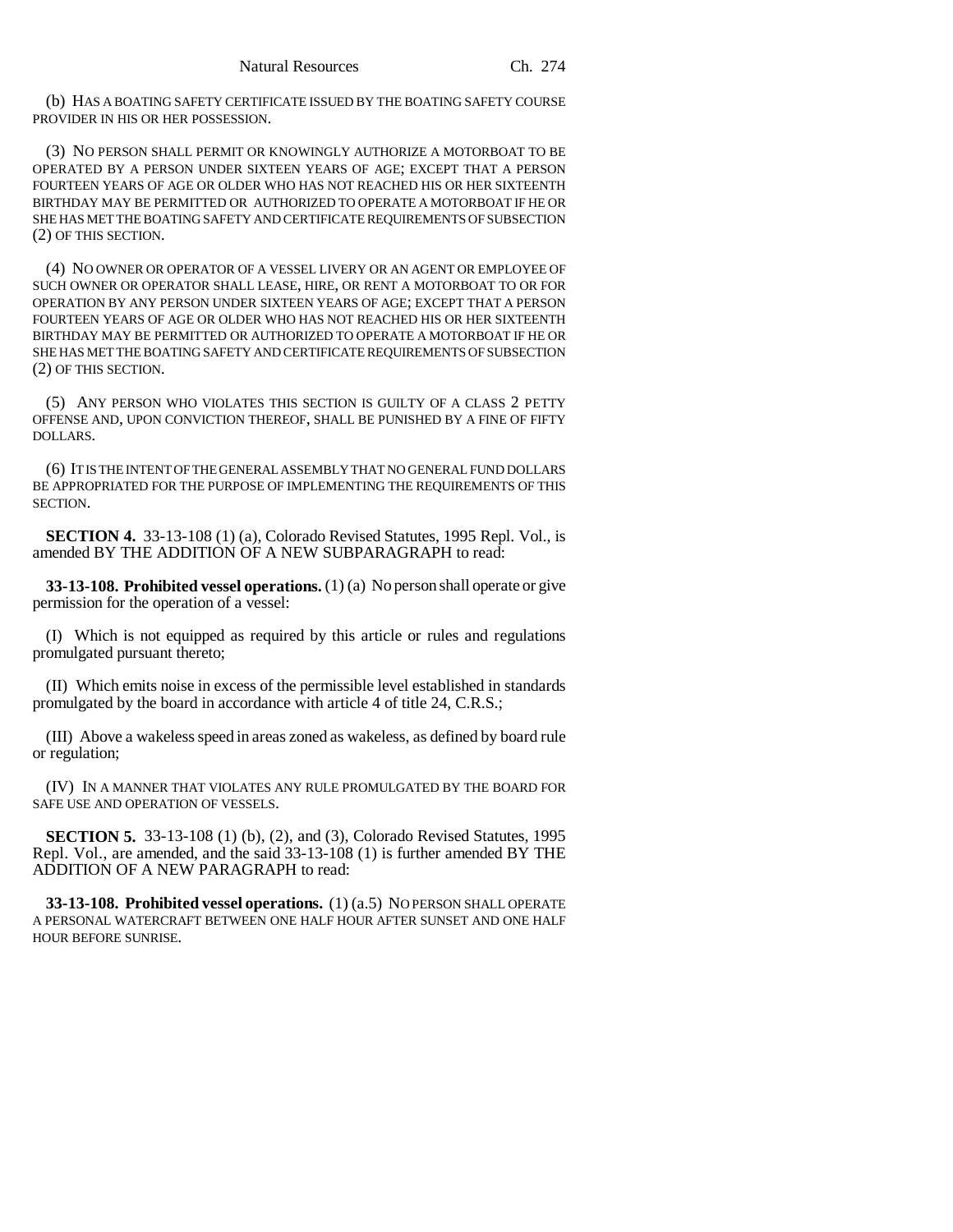## Ch. 274 Natural Resources

(b) Any person who violates paragraph (a)  $OR(a.5)$  of this subsection (1) is guilty of a class 2 petty offense and, upon conviction thereof, shall be punished by a fine of twenty-five FIFTY dollars.

(2) (a) It is unlawful for any person to operate a vessel in a careless or imprudent manner without due regard for zoning, traffic, and other attendant circumstances or as to endanger any person, property, or wildlife. Any person who violates this subsection  $(2)$  is guilty of a class 2 petty offense and, upon conviction thereof, shall be punished by a fine of fifty dollars. FOR PURPOSES OF THIS PARAGRAPH (a), CARELESS OR IMPRUDENT VESSEL OPERATION INCLUDES, BUT IS NOT LIMITED TO, THE FOLLOWING:

(I) BECOMING AIRBORNE OR COMPLETELY LEAVING THE WATER WHILE CROSSING THE WAKE OF ANOTHER VESSEL AT AN UNSAFE DISTANCE FROM THE VESSEL CREATING THE WAKE OR WHEN VISIBILITY AROUND SUCH VESSEL IS OBSTRUCTED;

(II) UNSAFELY WEAVING THROUGH VESSEL TRAFFIC;

(III) OPERATING AT SUCH A SPEED AND PROXIMITY TO ANOTHER VESSEL SO AS TO REQUIRE THE OPERATOR OF EITHER VESSEL TO ABRUPTLY SWERVE OR TO ABRUPTLY CUT SPEED IN ORDER TO AVOID COLLISION.

(b) ANY PERSON WHO VIOLATES PARAGRAPH (a) OF THIS SUBSECTION (2) IS GUILTY OF A CLASS 2 PETTY OFFENSE AND, UPON CONVICTION THEREOF, SHALL BE PUNISHED BY A FINE OF ONE HUNDRED DOLLARS.

 $(3)$  (a) It is unlawful for any person to operate a vessel in such a RECKLESS manner as to indicate either a wanton or willful disregard for the safety of persons or property. Any person who violates this subsection (3) is guilty of a misdemeanor and, upon conviction thereof, shall be punished by a fine of not less than one hundred dollars nor more than one thousand dollars, or by imprisonment in the county jail for not more than one year, or by both such fine and imprisonment.

**SECTION 6.** 33-13-112 (1), Colorado Revised Statutes, 1995 Repl. Vol., as amended, is amended to read:

**33-13-112. Enforcement - applicability.** (1) Every parks and recreation officer and other peace officer of this state has the authority to enforce the provisions of this article and, in the exercise thereof, has the authority to stop and board any vessel except that the officer shall have reasonable suspicion prior to stopping and boarding any vessel.

**SECTION 7.** 33-32-107 (2) (a), Colorado Revised Statutes, 1995 Repl. Vol., is amended to read:

**33-32-107. River outfitters - prohibited operations - penalties.** (2) It is unlawful for any river outfitter, guide, trip leader, or guide instructor to:

(a) Violate the safety equipment provisions of section 33-13-106. Any person who violates the provisions of this paragraph (a) is guilty of a misdemeanor and, upon conviction thereof, shall be punished by a fine of one hundred dollars; except that any